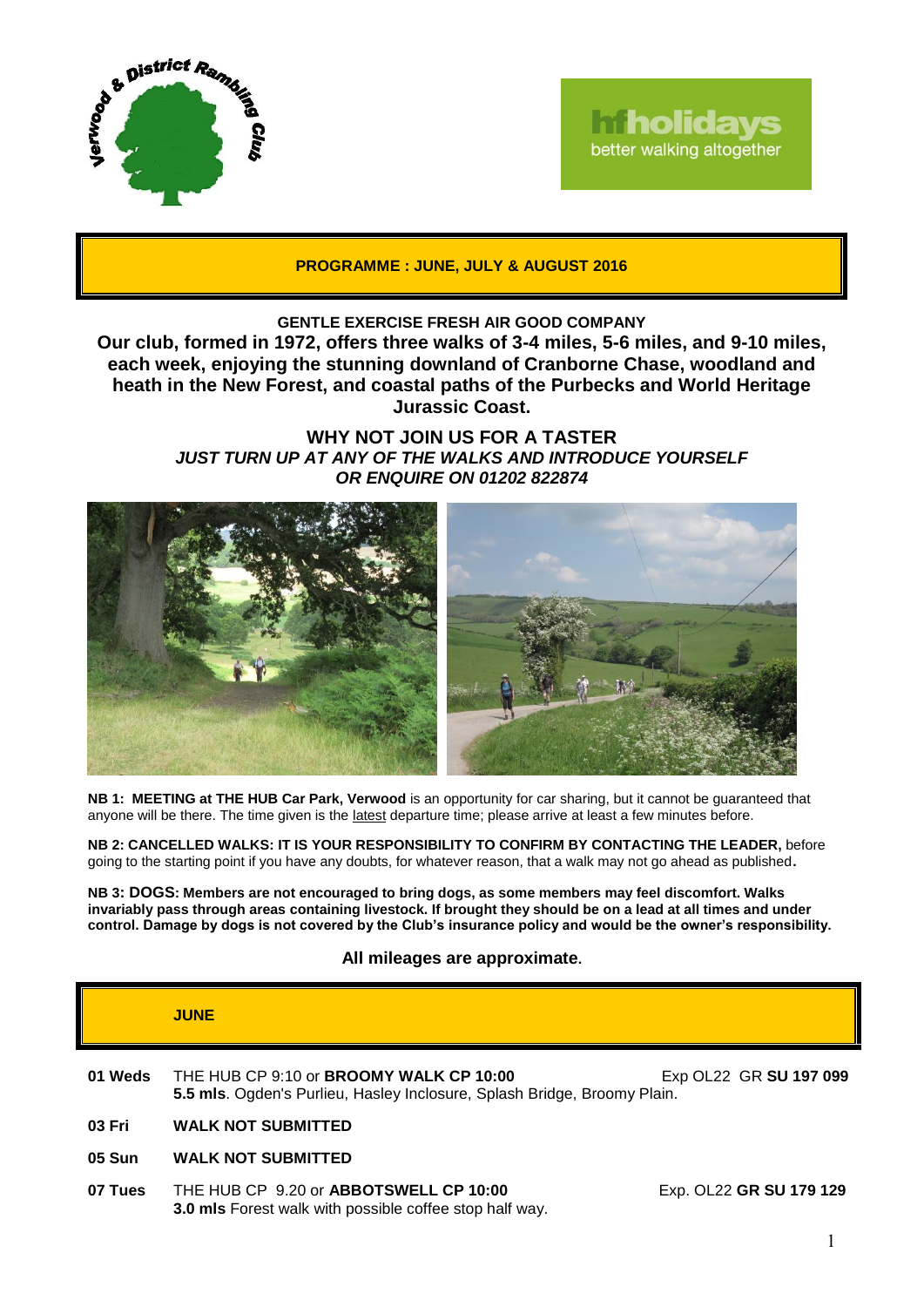- **08 Weds** THE HUB CP 09:15 or **CANADIAN MEMORIAL CP 10:00** Exp OL22 SU 240 093 **5.3 mls** Lucas Castle, Puckpits Inclosure, Holmhill Inclosure, Highland Water Inclosure **11 Sat** THE HUB CP 09:00 or **HOUNS-TOUT Free CP KINGSTON** Exp OL 15 GR **SY 954 795 8.0 mls** Swyre Head to Kimmeridge up to Clavell Tower, coastal path to Houns Tout ,Kingston. **14 Tues** THE HUB CP 09:15 or **SILLENS LANE CP 10:00** Exp 118 GR **SU 058 192 3.5 mls**. A walk over Downland **15 Weds** THE HUB CP 09:15 or **JANESMOOR POND CP 10:00** Exp OL 22 GR **SU 246 136 5.4 mls** Kings Garn Gutter, Long Beech, Bolderwood Walk, Ocknell Pond **17 Fri THE HUB CP 09:00 or WOOLLAND HILL VIEWPOINT 10: 00** Exp 117 GR **ST 785 059 Parking in pull in at roadside. road 9.5 mls**. Rawlsbury Camp, Dorsetshire Gap, Hilton.Hills & styles **19 Sun** THE HUB CP 09:00 or **WAREHAM 10:15 pay/display central CP** Exp OL 15 GR **SY 924 875 5.0 mls** a different easy flatish walk around Historic Wareham and along the river Frome. **21 Tues NOTE: THE HUB VERWOOD 09:30 DON'T FORGET BUS PASSES 3.5 mls** No X6 bus to 3-LX & walk back via Horton Common & Redmans Hill. May be muddy after rain. **22 Weds NOTE: POTTERNE PARK CP 10:00** Exp OL22 GR **SU 095 075 5.0 mls**. Around Moors Valley & Ringwood Forest. **25 Sat WALK NOT SUBMITTED**
- **28 Tues** THE HUB CP 09:00 or **Middle St. Rec'n Grd Off A3094 Harnham 10:00** Exp130 GR **SU 133 294 From East A3094, after "grass" island turn Rt. to Lower & then Middle St. Road Parking 3.00 ish miles but more of an outing than a walk.** A 30 min stroll to Salisbury via the water meadows. **Free time for Market/Coffee**. Return via Cathedral Close to view Sophie Ryder Sculptures. All on good paths.
- **29 Weds WALK NOT SUBMITTED**

# **JULY**

| 01 Fri  | THE HUB CP 09:30 or ROCKFORD COMMON CP 1000:<br>8.5 mls Avon Valley Path, Mockbeggar, Linwood, Linford, Highwood and Rockford Common.<br>Undulating circular forest walk, paths and tracks. Could be muddy.                               | Exp OL22 GR SU 164 082 |  |
|---------|-------------------------------------------------------------------------------------------------------------------------------------------------------------------------------------------------------------------------------------------|------------------------|--|
| 03 Sun  | THE HUB CP 09.15 or HIGH CORNER CP (NOT Inn track to it) 10:00 Exp OL22 GR SU 198 104<br>6.0 mls Hasley Wood, Sloden Inclosure, Holly Hatch, Broomy Plain                                                                                 |                        |  |
| 05 Tues | THE HUB CP 09:20 or MARTIN DOWN CP 10:00. (off A 354)<br><b>3.5 mls.</b> A walk over Downland                                                                                                                                             | Exp 118 GR SU 037 201  |  |
| 06 Weds | <b>NOTE : POTTERNE PARK 10:00 ADJACENT TO TENNIS COURT</b><br>Exp.OL22 SU 095 076<br>5.0 mls Level walk to Ringwood via Moors Valley/Castleman Trail. Return by bus ( bring bus<br>pass) Choice of joining/leaving at any suitable point. |                        |  |
| 09 Sat  | THE HUB 09:15 or ASHMORE POND 10:00<br>10.0 mls Ashmore Bottom, Tarrant Gunville, Harbins Pk, Wessex Ridgeway. Mud possible.                                                                                                              | Exp118 GR ST 913 178   |  |
| 12 Tues | <b>WALK NOT SUBMITTED</b>                                                                                                                                                                                                                 |                        |  |
| 13 Weds | THE HUB CP 09:20 or <b>BROADCHALKE CHURCH CP 10:00</b><br><b>5.0 mls</b> Knighton Hill, Bishopstone Hollow, Crouchestone, Stoke Farthing, Moderate 6 or 7 stiles,                                                                         | Exp 130 GR SU 041 254  |  |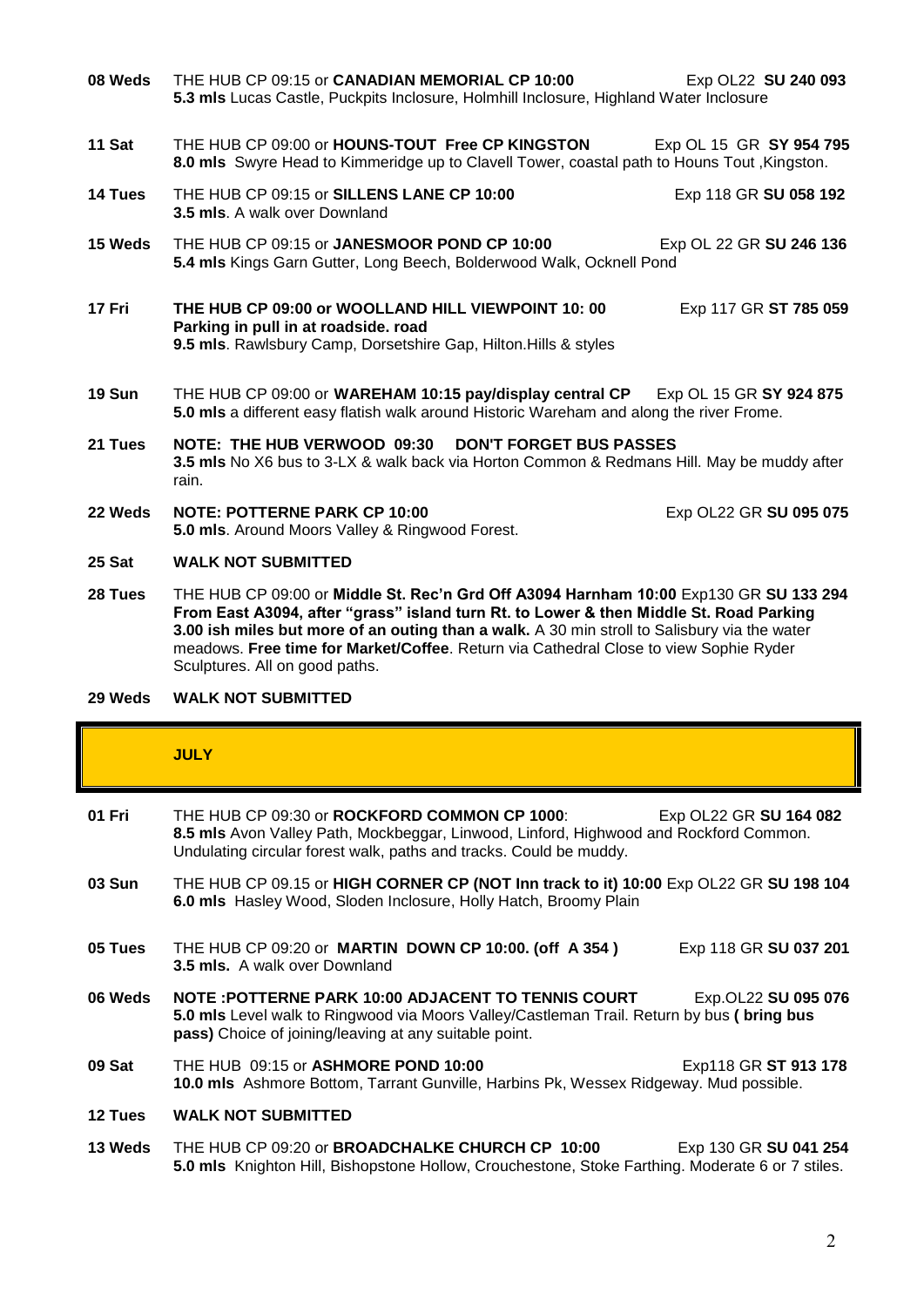| <b>15 Fri</b> | THE HUB CP 09:30 or CRANBORNE GARDEN CENTRE 10:00<br>(Consider a snack or drink on return & car share if possible)<br>9.0 mls Cranborne and the Allen Valley Undulating gentle gradients | Exp 118GR SU 056 132   |
|---------------|------------------------------------------------------------------------------------------------------------------------------------------------------------------------------------------|------------------------|
| 17 Sun        | THE HUB CP 09:00 or <b>TYNEHAM CP 10:15</b><br>6.5 mls. Gad Cliff Tyneham Cap Coastal path Kimmeridge Voluntary car park contribution £2<br>Suggest picnic lunch at Tyneham at end       | Exp OL15 GR SY 883 804 |
| 19 Tues       | THE HUB CP 09:20 or WILVERLEY PLAIN CP 10:00<br>3.5 mls. Wilverley Plain and disused railway. No stiles, one slope. Could be muddy.                                                      | Exp OL22 GR SU 253 010 |
| 20 Weds       | THE HUB CP 09:20 or <b>BROADCHALKE CHURCH CP 10:00</b> .<br>5.5 mls. Church Bottom, Ox Drove, Knowle Hill, Mead End.                                                                     | Exp 130 GR SU 041 254. |
| 23 Sat        | THE HUB CP 09:00 or <b>BADBURY RINGS CP 10:00</b><br>10.0 mls The Oaks, Jubilee Wood, Stour Valley Way, Shapwick. NT stiles, mud possible.                                               | Exp 118 GR ST 960 031  |
| 26 Tues       | THE HUB CP 09:20 or ROCKFORD COMMON CP 10:00<br>3.0 mls Blashford Lake, Forest Edge Farm, Bigsburn Hill. One hill towards end.                                                           | Exp OL22 GR SU 162 083 |
| 27 Weds       | THE HUB CP 09:15 or EYEWORTH POND CP 10:00<br>5.5mls Eyeworth Wood, Telegraph Hill, Ashley Bottom, Fritham. Mainly easy with some inclines.                                              | Exp OL22 GR SU 227 145 |
| 29 Fri        | THE HUB CP 09:00 or STEEPLE VIEWPOINT CP 10:00<br>10.0 mls.<br>Ridgeway Hill, Corfe, Kingston, Swyre Head                                                                                | Exp OL15 GR SY 905 817 |
| <b>24 C.J</b> | NOTE : FUENING wall, 40.00 From OD on Trool, to HIGH CODNED INN Fun OL 00 CH 400 404                                                                                                     |                        |

**31 Sun NOTE : EVENING walk 18:30 From CP on Track to HIGH CORNER INN** Exp OL 22 **SU 199 104 3.5 mls** Circular walk return to High corner Inn for drinks/refreshment.

## **AUGUST**

### **02 Tues WALK NOT SUBMITTED**

- **03 Weds** THE HUB CP 09:15 or **BREAMORE CHURCH CP 10:00** Exp OL 22 GR SU 154 187 **5.0 mls**. Breamore Park, North Charford Drive,South Charford Drive, Breamore Wood.
- **06 Sat** THE HUB CP 09:00 or **WHITEPARISH VILLAGE CP 10:00** Exp OL131 GR **SU 246 236**. **9.5 mls**. Blaxwell Farm, Deanhill Barn, Dean Hill, Woodford Piece, Town Farm.
- **09 Tues NOTE :THE HUB CP VERWOOD 10:00 3.0 mls** Stephens Castle, Pistle Down, Burrows Lane
- **10 Weds** THE HUB CP 09:15 or **ASHLEY WALK CP 10:00** Exp OL22 GR **SU186 156 5.0 mls** Forest Circular. Hills and streams.
- **12 Fri** THE HUB 09:00 or **IWERNE COURTNEY 10:00 (CP Opposite Church)** Exp 118 GR **ST 860 125 8.5 mls** Mod/Strenuous Park Fm,Hambledon Hill,around Hod Hill, Stourpaine,Bourne Barn
- **14 Sun THE HUB CP 09:20 or LINFORD BOTTOM CP 10:00 Exp OL22 GR SU 180 072 6.0mls** Forest Circular May be Muddy - 2 steep slopes - no dogs please.
- **16 Tues** THE HUB CP 09:20 or **ABBOTS WELL CP 10:00** Exp OL22 GR **SU 177 128 3.7 mls** Hampton Ridge, Pitts Wood Inclosure. 2 Significant slopes
- **17 Weds** THE HUB CP 09:20 or LINFORD BOTTOM CP 10:00 Exp OL22 GR SU 180 072 **5.0mls** Forest Circular May be Muddy.

#### **20 Sat WALK NOT SUBMITTED**

**23 Tues** THE HUB CP 09:15 or **COY POND BOURNEMOUTH 10:00**(**Rd Parking)** Exp OL22 **SZ 067 923 3.5mls** Bournemouth Upper and Lower Gardens, "Coffee" Stop on Bournemouth Square & return. All on good asphalt/gravel paths.